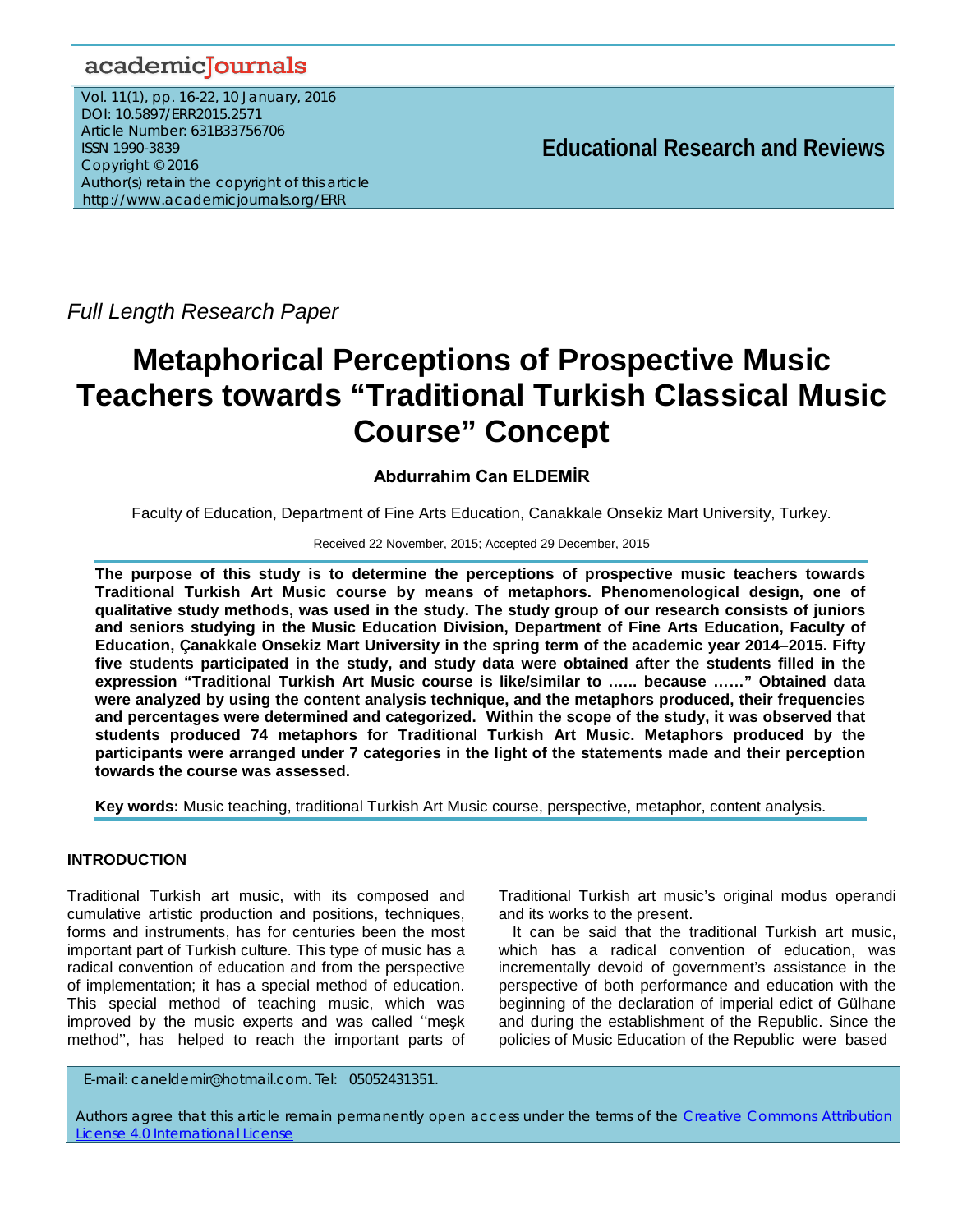on western music, the traditional education of Turkish art music was devoid of this change and transformation. When the programs of music education existing in different positions of education are examined, this situation can clearly be seen. During the Republic period, in the music education programs, sometimes Turkish music was never included or simple melodies of folk songs, which were suitable for tonal learning system, were included. Only after 1986, was Traditional Turkish art music included in the music lessons curriculums in junior high school and high school. After this curriculum change; the extent of the traditional music went on extensionally (Akkaş, 1997).

The above mentioned situation was put into practice in the junior high school and high school; moreover, the practices were not different in the institutions where music teachers and artists were trained. If we continue to evaluate the subject considering the aspect of music teacher training institutions, which also constitutes of the sample of this study, it can be said that none of the institutions that train music teachers did not include traditional Turkish art music as a course until Gazi University's music teaching department put the course into their curriculum in 1978. Since the teaching of traditional Turkish art music was excluded for a long time in music teachers training institutions, the candidates of music teachers trained in these institutions had nonreactive, uninterested, negative attitudes and perceptions towards traditional music. This was a result of being trained in this framework. The negative effects of this situation towards teaching professionals are also among the topics which should be emphasized. The first one of these negative effects, the difficulties, which resulted from the lack of the teacher training certificate, are faced the teaching of the traditional Turkish art music topics and because of this, the topics cannot be taught.

In 1986, the first time in the curriculum of music lesson of the junior high school and high school, the topics belonging to traditional Turkish art music are included. When looked from the present, the situation is better compared to past. However, while establishing the school culture in the first terms of the mentioned institutions above, the negative effects occurring by leaving out the traditional music are still clearly seen even if the effects decreased. Remaining aloof and anxiety states of students towards traditional music or the perception of music is less important among the other lessons are the reflections of these mentioned negative effects. This complex period and this kind of perceptions occurring in students affect the music lesson in many ways.

It is needed to make a plan in order to give a quality teaching of traditional Turkish art music in schools by examining thoroughly the previous complex period of education. In this planning, in addition to the studies which are for the quality of education, special studies can be given place to be known affective characteristics related to students' interest, attitude, academic selfconcept, (an organized, consistent and depleted perception). Affective characteristics such as interests, attitudes, academic self-concepts, (an organized, consistent and depleted perception) towards the education of traditional Turkish art music considering the perspective of making a qualified learning are as important as at least the existence of a well-planned curriculum. This situation was revealed with the different kinds of research conducted and still has been carrying on revealing (Başaran, 2000; Pehlivan and Köseoğlu, 2011; Umuzdaş and Umuzdaş, 2013; Kalyoncu, 2013; Babacan, 2014; Yalçınkaya et al., 2014; Özsoy, 2014).

The perceptions and attitudes, which are based upon the experiences resulting from the communications and interactions and the previous period and the whileperiods of the bachelor degree of the candidates of the teachers during the informal observations, have enormously affected the ideas of the candidate of teachers about learning, teaching and schools (Saban et al., 2006) Perception can be clearly explained as the process of comprehension and interpretation of the sensory knowledge. This comprehension has been carried out based on both partially objective realities and partially existing individual knowledge. Different kinds of factors can affect perception. Some of these factors can be counted as individual's set-up mentality, existing experiences, prior knowledge and motivation (Senemoğlu, 2005). The lack and negative of these factors affecting perception affects learning and accordingly, academic success in a negative way. Therefore, it can be said that it is very important for education and educators to understand and evaluate correctly the perceptions of the students related to lesson. Metaphors are very popular among the used tools in the recent years.

Overall, metaphors can be defined as the interpretations of a concept with different characteristics of a concept (Gedikli, 2014). Arslan and Bayrakçı (2006) interpreted metaphor as a modeling mechanism and a strong mental map that helps individuals to understand their own world. "The concise of a metaphor is to understand and experience something as if it is something else'' (Lakoff and Johnson, 2010). Metaphors give a chance to educator to make a comparison between two things and draw attention to similarities or explain something as if it is something else (Afacan, 2011). It is very important to research metaphors which are the most important tools of perception in order to reveal the concepts of the students lying under the assumptions and beliefs related to education and the roles of the teachers in the classroom (Ben-Peretz et al., 2003, as cited in Güveli at al., 2011).

To examine and evaluate by revealing the perceptions of the students related to traditional Turkish art music with the help of the metaphors will provide a chance to understand clearly the expectations of the students towards the education of the traditional Turkish art music.

This study was carried out in the light of all these ideas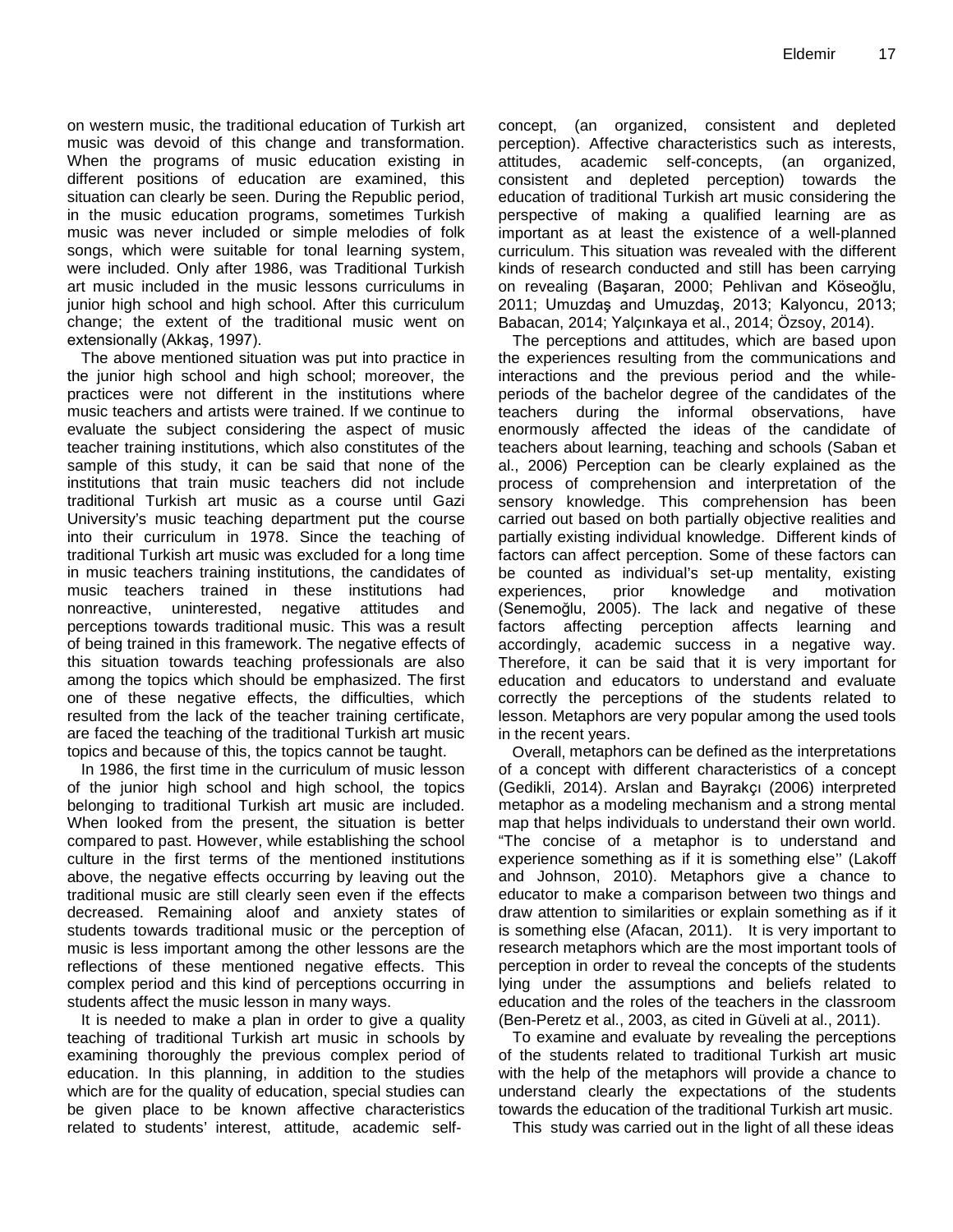and opinions and it was tried to specify and analyze the metaphoric perceptions of the students from  $3<sup>rd</sup>$  and  $4<sup>th</sup>$ music teaching department towards traditional Turkish art music.

#### **METHOD**

#### **Study design**

This study was carried out by using phenomenological design, one of qualitative study methods. Phenomenological study is an inductive, descriptive study model that focuses on human phenomenon (Baş and Akturan, 2008). The events, phenomena, experiences, concepts or attitudes that we encounter frequently in our daily life but which we cannot explain completely or on which we do not have adequate knowledge can be counted among the subjects of phenomenology (Köse, 2010). Phenomenology is a rather suitable study design for the studies aiming to examine the phenomena to which we are not strangers, however, which we cannot comprehend completely (Yıldırım and Şimşek, 2011).

#### **Participants**

Study was carried out with a group of 55 students studying in the undergraduate program of Music Education Department, Faculty of Education, Çanakkale Onsekiz Mart University in the spring term of the academic year 2014–2015. This student group consists of junior (26) and senior (29) students. In phenomenology studies, data sources are the individuals or groups that experience the phenomenon focused by the study and that are able to express or reflect that phenomenon.

#### **Data collection**

Study data were collected by means of a form containing the expression "Traditional Turkish Classical Music course is like/similar to .….. because ……" which was prepared specially for this study. Firstly, the forms which were prepared to learn students' perceptions towards traditional Turkish classical music course by means of metaphors were delivered to the students to be filled in. Before filling in the delivered forms, students were informed about the study subject and purpose, and several explanations were made about how to fill in the forms by telling the metaphor concept according to the definitions in the literature. Moreover, students who participated in the study were asked to explain the metaphor that they wrote in the relevant blanks after the comma by giving a reason. The forms filled in by the students in light of those explanations were recollected and data collection procedure ended.

#### **Data analysis**

The data analysis process created by Saban (2009) was followed while analyzing the data obtained in accordance with the opinions put forth by the students. This process consists of five phases. These phases are as follows: 1- Coding and sorting, 2- Forming sample metaphor lists, 3- Determining categories, 4- Ensuring validity and reliability, and 5. Transforming metaphors into quantitative data.

**1. Coding and sorting:** In this part, firstly the metaphors produced by the students and the reasons written for such metaphors were examined and classified. At the end of the examination, 11 forms filled in by the students were excluded from the assessment as either a reason for the metaphor was not written or the metaphor and its reason were inconsistent with each other.

**2. Forming sample metaphor lists:** After the examination, the metaphors that were thought to be valid were sorted alphabetically and then sample metaphor expressions representing each metaphor were determined. In this way, a list consisting of 74 metaphors were made up.

**3. Determining categories:** This phase of the study can be expressed as an important phase requiring attention. In this phase, metaphors expressed by the students were examined in terms of common expression properties; they were grouped under 7 topics and categorized accordingly.

**4. Validity and reliability:** Two specialists working in educational sciences field were consulted for the reliability of the data obtained in this phase. Said specialists examined and assessed the determined categories and the metaphors under those categories separately. Some metaphors were transferred from current category to another category in accordance with specialists' opinions. During the assessments, it was observed that the researcher and the specialists had parallel thoughts in terms of classification and categorization.

**5. Transforming metaphors into quantitative data and interpretation:** In this part, frequency and percentage tables indicating how many metaphor images are contained in each category and how many students expressed those images were made and obtained data were interpreted.

# **RESULTS**

There are tables and comments related to the metaphors developed for the "Traditional Turkish Classical Music course" concept by 55 junior and senior students who participated in the study.

In Table 1, metaphors developed for the "Traditional Turkish Classical Music course" concept by participant junior and senior students were classified alphabetically and frequency (f) and percentage (%) values were given.

As shown in Table 1, junior and senior students in the department of music education produced 74 metaphors in total for the "Traditional Turkish Classical Music Course" concept. Among those metaphors produced, the metaphor love is in the first place by 5.40%. The metaphors following that metaphor in terms of production frequency are ocean, teacher and our essence by 4.05%.

In Table 2, the frequency (f) and percentage (%) values of the concepts determined according to the common properties of the metaphors produced for the "Traditional Turkish Classical Music Course" concept by participant junior and senior students were given.

As shown in Table 2, the metaphors produced for the "Traditional Turkish Classical Music Course" concept by the junior and senior students participated in the study were categorized by grouping under 7 topics in terms of the common properties expressed by them. These topics can be sorted as follows: vital (12.16%), informative (14.90%), transmitter (19%), content (17.60%), chaos (14.90%), discipline (6.80%) and relaxing (14.90%).

#### **Category 1: Vital**

As shown in Table 2, the category Vital contains 9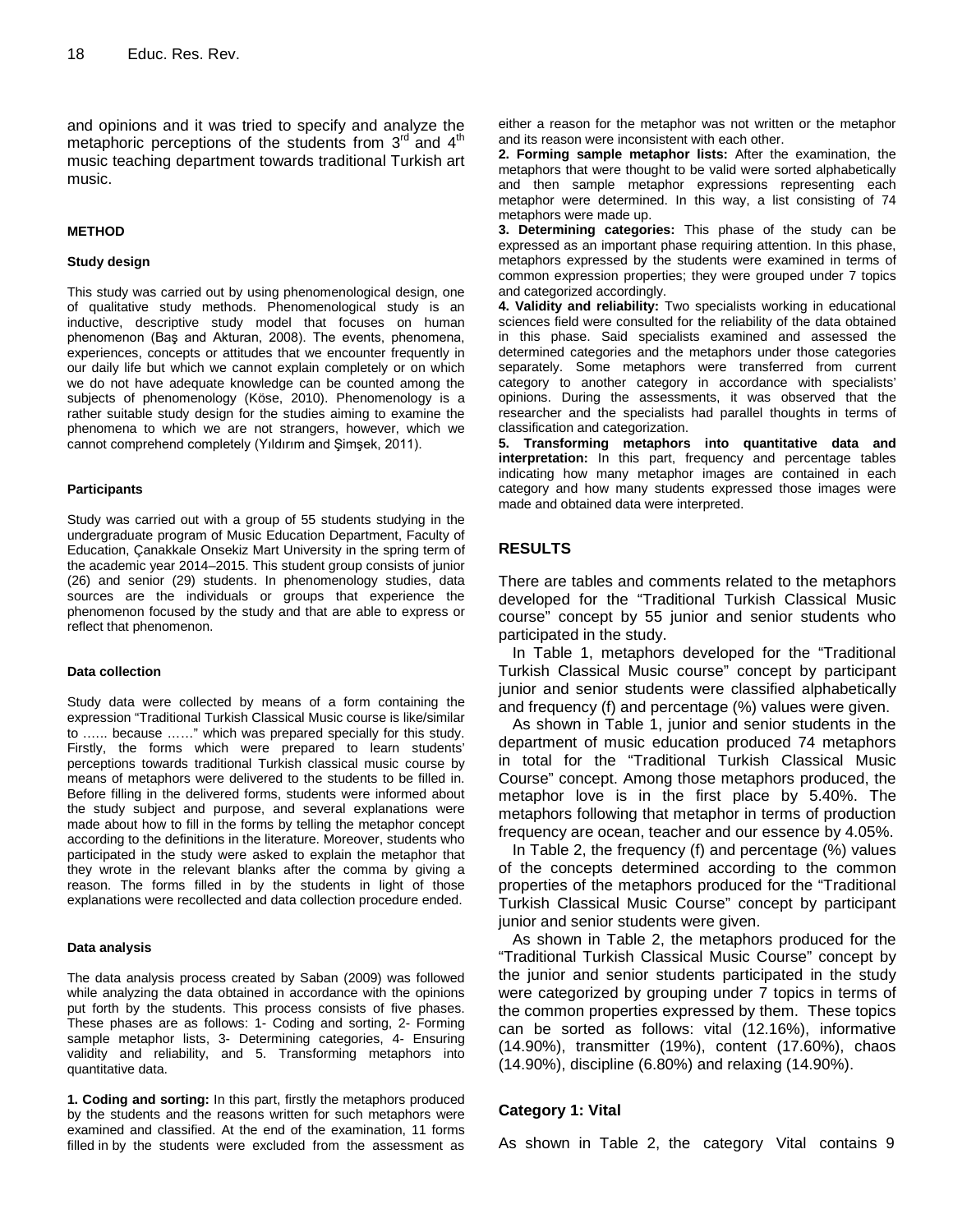| No. | <b>Metaphor</b>             | f              | %    | No. | <b>Metaphor</b>        | f              | %    |
|-----|-----------------------------|----------------|------|-----|------------------------|----------------|------|
| 1   | Tree                        | 1              | 1.35 | 29  | <b>Butterfly</b>       | $\overline{2}$ | 2.71 |
| 2   | River                       | 2              | 2.71 | 30  | <b>Book</b>            | 1              | 1.35 |
| 3   | Mind                        | $\overline{2}$ | 2.71 | 31  | <b>Cultural Value</b>  | 1              | 1.35 |
| 4   | Mother                      | $\overline{c}$ | 2.71 | 32  | Labyrinth              | 1              | 1.35 |
| 5   | Soldier                     | $\mathbf{1}$   | 1.35 | 33  | <b>Mathematics</b>     | $\overline{2}$ | 2.71 |
| 6   | <b>Astral Projection</b>    | 1              | 1.35 | 34  | Homeland               | $\mathbf{1}$   | 1.35 |
| 7   | Love                        | 4              | 5.40 | 35  | Ocean                  | 3              | 4.05 |
| 8   | Artery                      | 1              | 1.35 | 36  | Organ                  | $\mathbf{1}$   | 1.35 |
| 9   | Mirror                      | 1              | 1.35 | 37  | Forest                 | 1              | 1.35 |
| 10  | Meal with Ample Sauce       | 1              | 1.35 | 38  | Teacher                | 3              | 4.05 |
| 11  | Puzzle                      | 1              | 1.35 | 39  | Custom                 | 1              | 1.35 |
| 12  | Ice                         | $\mathbf{1}$   | 1.35 | 40  | Our Essence            | 3              | 4.05 |
| 13  | Flower                      | $\overline{c}$ | 2.71 | 41  | Raki                   | 1              | 1.35 |
| 14  | Sea                         | $\overline{c}$ | 2.71 | 42  | <b>Colored Pencils</b> | 1              | 1.35 |
| 15  | Emotion                     | 1              | 1.35 | 43  | Affection              | $\overline{2}$ | 2.71 |
| 16  | Instrument                  | $\overline{2}$ | 2.71 | 44  | Water                  | $\mathbf{1}$   | 1.35 |
| 17  | Universe                    | 1              | 1.35 | 45  | Process                | 1              | 1.35 |
| 18  | Travel from Past to Present | 1              | 1.35 | 46  | Turnip                 | 1              | 1.35 |
| 19  | Gene                        | 1              | 1.35 | 47  | Painting               | 1              | 1.35 |
| 20  | Rainbow                     | $\overline{2}$ | 2.71 | 48  | <b>Traffic</b>         | 1              | 1.35 |
| 21  | Sky                         | 1              | 1.35 | 49  | Tribune                | 1              | 1.35 |
| 22  | Sun                         | 1              | 1.35 | 50  | Relative living away   | 1              | 1.35 |
| 23  | Mortar                      | 1              | 1.35 | 51  | Hand Fan               | 1              | 1.35 |
| 24  | <b>Drink</b>                | 1              | 1.35 | 52  | Green Plum             | 1              | 1.35 |
| 25  | Medicine                    | 1              | 1.35 | 53  | Green Color            | 1              | 1.35 |
| 26  | Woman                       | 1              | 1.35 | 54  | Jewel                  | 1              | 1.35 |
| 27  | Velvet                      | 1              | 1.35 | 55  | Chain                  | 1              | 1.35 |
| 28  | Heart                       | 1              | 1.35 |     |                        | 74             | 100  |

**Table 1.** Metaphors developed for traditional Turkish classical music course concept.

**Table 2.** Conceptual categories of Traditional Turkish classical music course concept.

| <b>Categories</b> | <b>Metaphor</b>                                                                                                                                                         |   | %     |
|-------------------|-------------------------------------------------------------------------------------------------------------------------------------------------------------------------|---|-------|
| 1. Vital          | Mirror(1), Turnip(1), Tribune(1), Flower(2), Sun(1), Drink(1), Love(1), Jewel(1)                                                                                        | 9 | 12.16 |
| 2. Informative    | Book(1), Mathematics(2), Tree(1), Custom(1), Mother(2), Mind(1), Sky(1), Puzzle(1), 11<br>Universe(1)                                                                   |   | 14.90 |
| 3. Transmitter    | Gene(1), Astral Projection(1), Teacher(2), Homeland(1), Our Essence(3), Cultural 14<br>Value(1), Process(1), Mind(1), Raki(1), Travel from Past to Present(1), Chain(1) |   | 19    |
| 4. Content        | Painting(1), Affection(2), Rainbow(2), River(2), Ocean(2), Artery(1), Mortar(1), 13<br>Forest $(1)$ , Sea $(1)$                                                         |   | 17.60 |
| 5. Chaos          | Relative(1), Meal with Ample Sauce(1), Love(3), Labyrinth(1), Ocean(1), Emotion(1), 11<br>Woman(1), Green Plum(1)                                                       |   | 14.90 |
| 6. Discipline     | $Instrument(2)$ , Soldier $(1)$ , Teacher $(1)$ , Organ $(1)$                                                                                                           | 5 | 6.80  |
| 7. Relaxing       | Water(1), Heart(1), Ice(1), Medicine(1), Butterfly(2), Green Color(1), Hand Fan(1), 11<br>Velvet(1), Sea(1), Colored Pencils(1)                                         |   | 14.90 |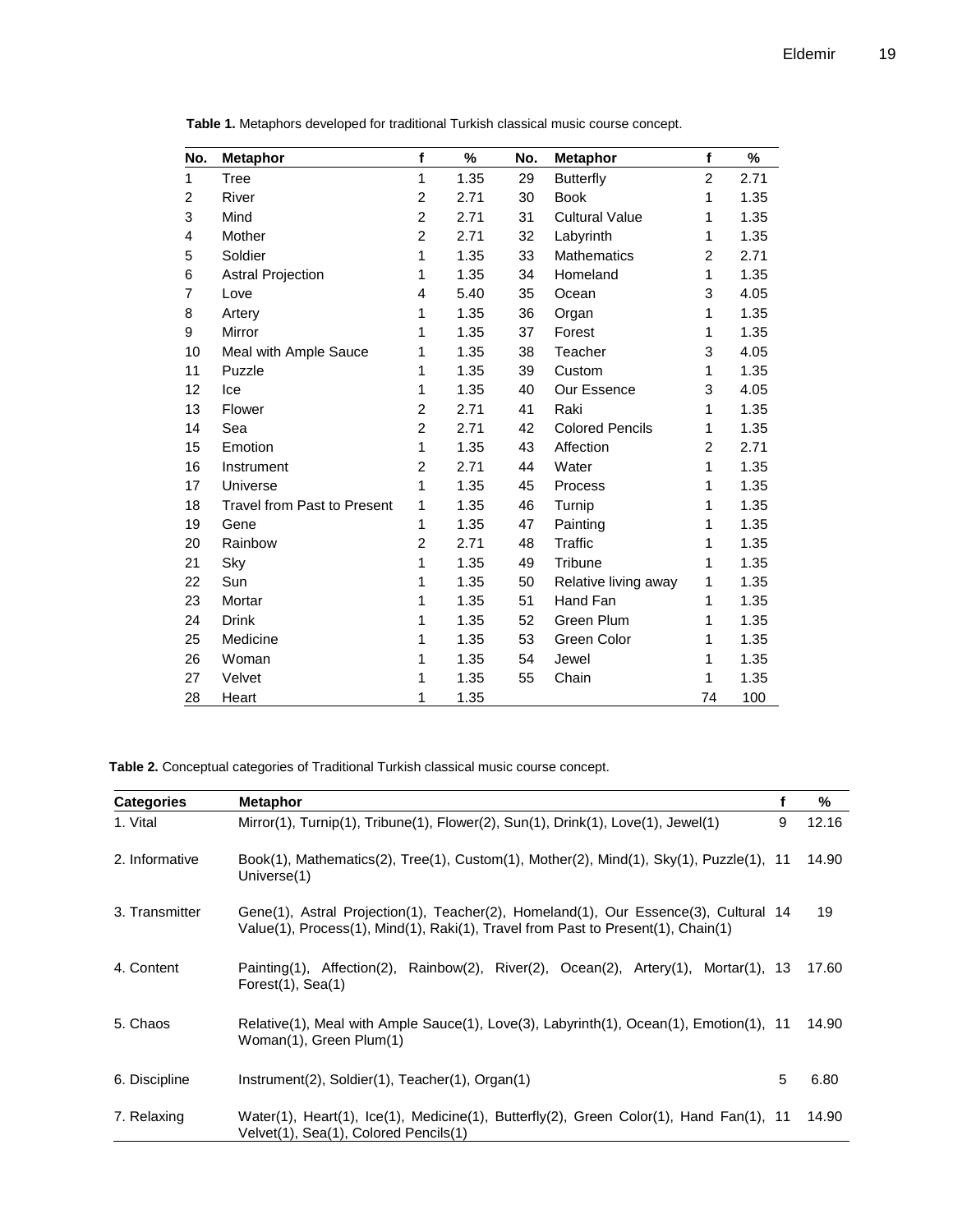metaphors (12.16%). Metaphors contained in this category can be sorted as follows: Mirror(1), Turnip(1), Tribune(1), Flower(2), Sun(1), Drink(1), Love(1), Jewel(1).

Some of the metaphors that were produced by the students who participated in the study are as follows.

1. Traditional Turkish Classical Music course is like/similar to mirror because it reflects our inner world.

2. Traditional Turkish Classical Music course is like/similar to tribune because we shout out our love with songs.

3. Traditional Turkish Classical Music course is like/similar to love because you attach yourself to this music type as you familiarize with it.

4. Traditional Turkish Classical Music course is like/similar to flower because it makes one happy as it is listened to.

5. Traditional Turkish Classical Music course is like/similar to jewel because it is the ornament of Turkish arts.

# **Category 2: Informative**

As shown in Table 2, the category Informative contains 11 metaphors (14.90%). Metaphors contained in this categorycanbesortedasfollows:Book(1), Mathematics(2), Tree(1), Custom(1), Mother(2), Mind(1), Sky(1), Puzzle(1), Universe(1).

Some of the metaphors that were produced by the students who participated in the study were given below as examples.

1. Traditional Turkish Classical Music course is like/similar to book because it broadens your musical perspective, opens up your horizon.

2. Traditional Turkish Classical Music course is like/similar to mind because it makes you to reflect upon it.

3. Traditional Turkish Classical Music course is like/similar to sky because it has a very wide area.

4. Traditional Turkish Classical Music course is like/similar to puzzle because each subject, each work is different from another.

5. Traditional Turkish Classical Music course is like/similar to universe because it has a vast knowledge wealth.

# **Category 3: Transmitter**

As shown in Table 2, the category Transmitter contains 14 metaphors (19%). Metaphors contained in this category can be sorted as follows: Gene(1), Astral Projection(1), Teacher(2), Homeland(1), Our Essence(3), Cultural Value(1), Process(1), Mind(1), Raki(1), Travel from Past to Present(1), Chain(1).

Some of the metaphors that were produced by the students who participated in the study were given below.

1. Traditional Turkish Classical Music course is like/similar to gene because it is a cultural element transferred from

one generation to other.

2. Traditional Turkish Classical Music course is like/similar to homeland because it contains our essence.

3. Traditional Turkish Classical Music course is like/similar to our essence because it constitutes our music's foundation.

4. Traditional Turkish Classical Music course is like/similar to travel from past to present because it conveys our past musical values to present.

5. Traditional Turkish Classical Music course is like/similar to chain because it links the past to the present.

### **Category 4: Content**

As shown in Table 2, the category content contains 13 metaphors (17,60%). Metaphors contained in this category can be sorted as follows: Painting(1), Affection(2), Rainbow(2), River(2), Ocean(2), Artery(1), Mortar(1), Forest(1), Sea(1)

Some of the metaphors that were produced by the students who participated in the study are given below.

1. Traditional Turkish Classical Music course is like/similar to sky because you encounter with a new color every time as you enter into it.

2. Traditional Turkish Classical Music course is like/similar to painting because its content is almost like a color spectrum.

3. Traditional Turkish Classical Music course is like/similar to river because you are taken with its tunes and styles.

4. Traditional Turkish Classical Music course is like/similar to ocean because it has such a wide area that you can't get enough of exploration.

5. Traditional Turkish Classical Music course is like/similar to mortar because it reinforces musical knowledge.

# **Category 5: Chaos**

As shown in Table 2, the category chaos contains 11 metaphors (14,90%). Metaphors contained in this category can be sorted as follows: Close relative living away(1), Meal with ample sauce(1), Love(3), Labyrinth(1), Ocean(1), Emotion(1), Woman(1), Green Plum(1).

Some of the metaphors that were produced by the students participated in the study are given below.

1. Traditional Turkish Classical Music course is like/similar to traffic because it always becomes complicated and presses you by nature.

2. Traditional Turkish Classical Music course is like/similar to close relative living away because we do not feel out of it, we knit up with it at once although it does not play a significant part in our daily life.

3. Traditional Turkish Classical Music course is like/similar to love because it can make you happy at a time and sad at another time.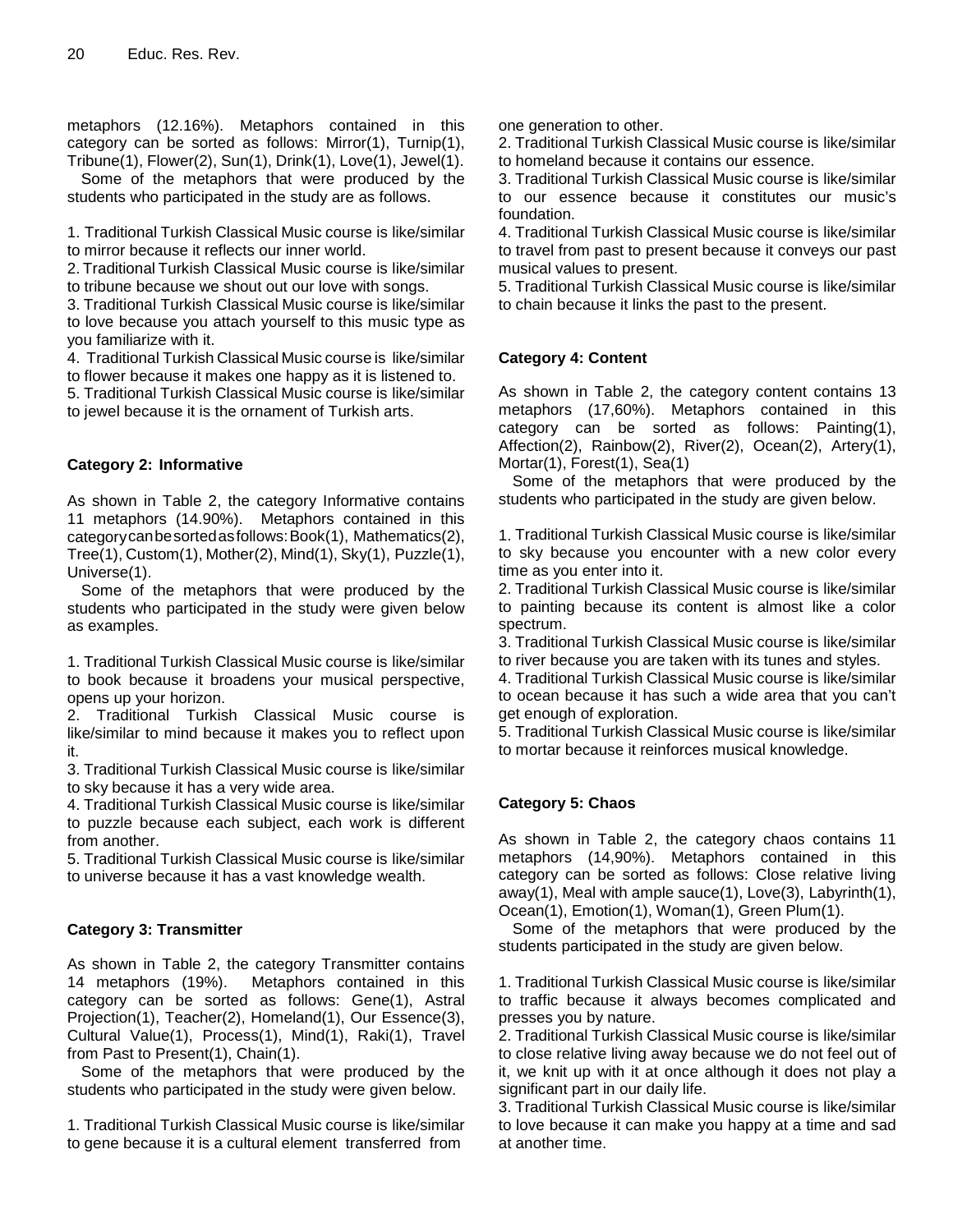4. Traditional Turkish Classical Music course is like/similar to woman because it is difficult to cipher out, full of details but naive, sensitive, delicate and fine.

5. Traditional Turkish Classical Music course is like/similar to green plum because it is sour but you cannot help eating it.

#### **Category 6: Discipline**

As shown in Table 2, the category Discipline contains 5 metaphors (6,80%). Metaphors contained in this category can be sorted as follows: Instrument(2), Soldier(1), Teacher(1), Organ(1).

Some of the metaphors that were produced by the students who participated in the study are given below.

1. Traditional Turkish Classical Music course is like/similar to soldier because it is a well-ordered, well-disciplined and regular music.

2. Traditional Turkish Classical Music course is like/similar to instrument because it requires much more work as you study it.

3. Traditional Turkish Classical Music course is like/similar to instrument because if you abandon studying, it abandons you, too.

4. Traditional Turkish Classical Music course is like/similar to teacher because it requires a well-disciplined study.

5. Traditional Turkish Classical Music course is like/similar to organ because it makes you sick if you don't care for it properly and regularly.

# **Category 7: Relaxing**

As shown in Table 2, the category Relaxing contains 11 metaphors (14,90%). Metaphors contained in this category can be sorted as follows: Water(1), Heart(1), Ice(1), Medicine(1), Butterfly(2), Green color(1), Hand fan(1), Velvet(1), Sea(1), Colored pencils(1).

Some of the metaphors that were produced by the students participated in the study are given below.

1. Traditional Turkish Classical Music course is like/similar to ice because it refreshes you.

2. Traditional Turkish Classical Music course is like/similar to water because its melodies flow into the depths inside you.

3. Traditional Turkish Classical Music course is like/similar to medicine because heals our soul.

4. Traditional Turkish Classical Music course is like/similar to velvet because its melodies activates your feelings.

5. Traditional Turkish Classical Music course is like/similar to sea because it refreshes you and eliminates mental fatigue.

#### **CONCLUSION AND RECOMMENDATIONS**

The following conclusions can be pointed out in light of

the findings obtained from this study:

The students who participated in the study produced 74 metaphors for the traditional Turkish classical music course. Those 74 metaphors were organized in 7 themes according to the reasons stated after the expression because by the students.

It can be said that the metaphors produced for the traditional Turkish classical music course are intensive in the theme "transmitter" by 19% and the theme "content" by 17,60. This can be interpreted as that the students consider the said course as a course which brings our musical culture values from past to present and find it colorful in terms of content.

Following the themes "transmitter" and "content", the themes for which the students produced metaphors at most, were "informative", "chaos" and "relaxing". The proportional value of the metaphors contained in those themes is 14.90%.

Although the themes "chaos" and "relaxing" seem to give two opposite perceptions for the same course, it is not like that in fact. The metaphors under the topic "chaos" reflect the student perceptions towards the theoretical part of the course. Taking the metaphors under this topic into account, it can be said that students have difficulty in learning technical terms, concepts and definitions and they find the subjects complicated. When the metaphors under the topic "relaxing" are considered, it is observed that it contains students' perceptions not towards the theoretical but towards musical part of the course. Metaphors under this topic mainly express the relaxing and soothing nature of music. This finding and the finding that "the participants perceive the traditional Turkish classical music mostly as an element giving peace, happiness and health" obtained in the work "The Examining of Teacher Candidates' Perception of Turkish Folk and Traditional Turkish Art Music through Metaphors" by Aydıner (2015) have a characteristic supporting each other.

Another theme covering a part 12.16% is the theme "Vital". Metaphors under the theme vital put forth that the traditional Turkish classical music has an aspect addressing to the daily lives of students. This can be interpreted as that the traditional Turkish classical music is not disconnected from the life.

The theme in which the least metaphors are produced by 6.80% by the students is the theme "discipline". It can be assumed from the metaphors under this theme that students have a perception that the course requires a well-disciplined and regular study.

It can be seen that similar conclusions were obtained in many studies conducted on the students' perceptions towards several courses (Soysal and Afacan, 2012; Kalyoncu and Liman, 2013; Kalyoncu, 2013; Şahin, 2013; Akça et al., 2015; Aydıner, 2015). The fact that students express their perceptions towards the courses and different concepts by utilizing several aspects of the same objects constitutes the matching points of such